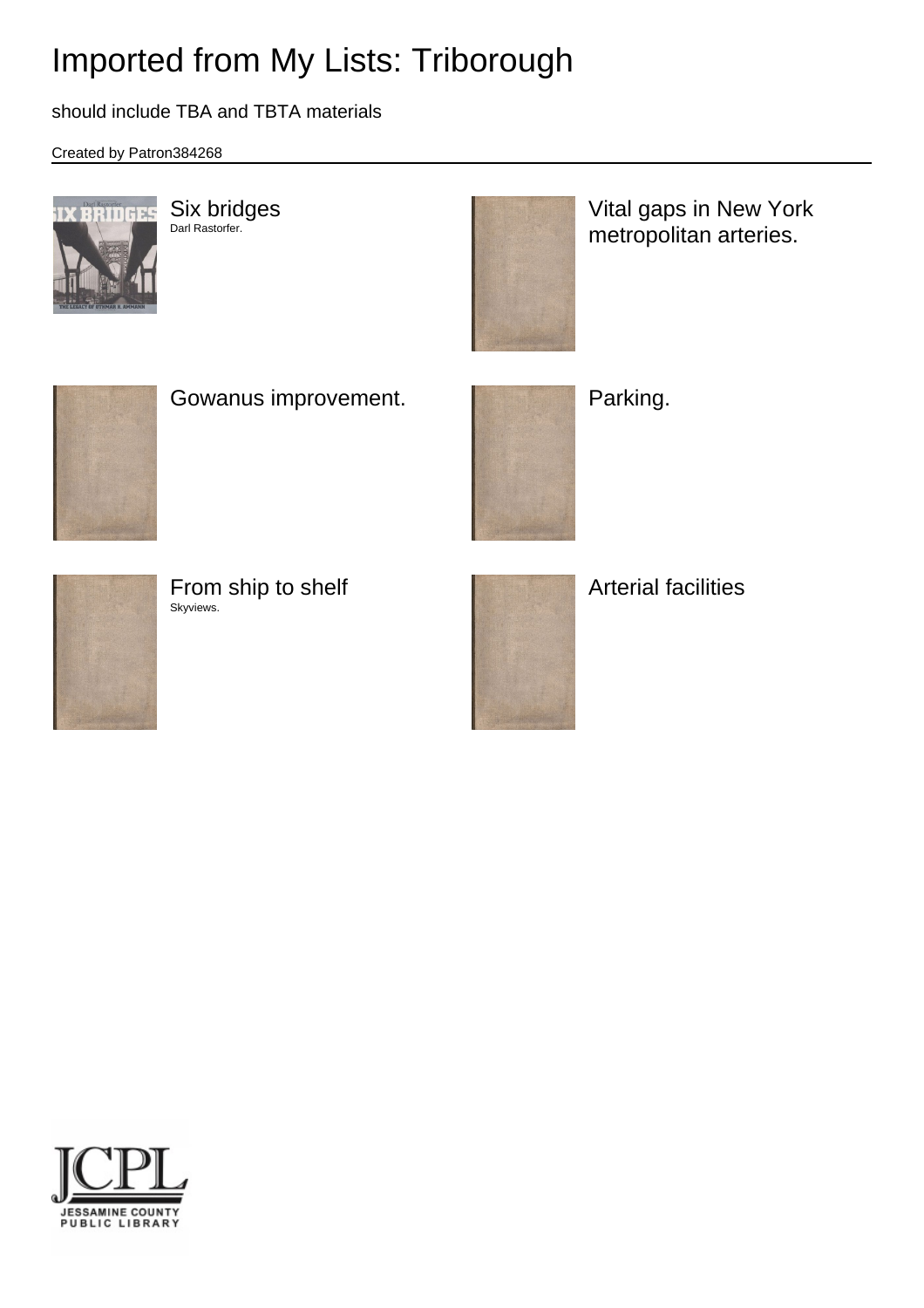# Imported from My Lists: Triborough

### should include TBA and TBTA materials

Created by Patron384268





## Arterial progress **Spanning the narrows.** Spanning the narrows.



Route selection study for a cross Brooklyn expressway from the Brooklyn approaches of the Verrazano-Narrows bridge to the New York City-Nassau County line at

Laurelton Parkway and Sunrise Highway, Kings and Queens Counties Blauvelt Engineering Co.



Seasonal traffic flow factors New York City, Dept. of Transportation, Bureau of Traffic.



Report for the fiscal year ... to ... Triborough Bridge Authority.



Brooklyn Battery Bridge Triborough Bridge Authority.